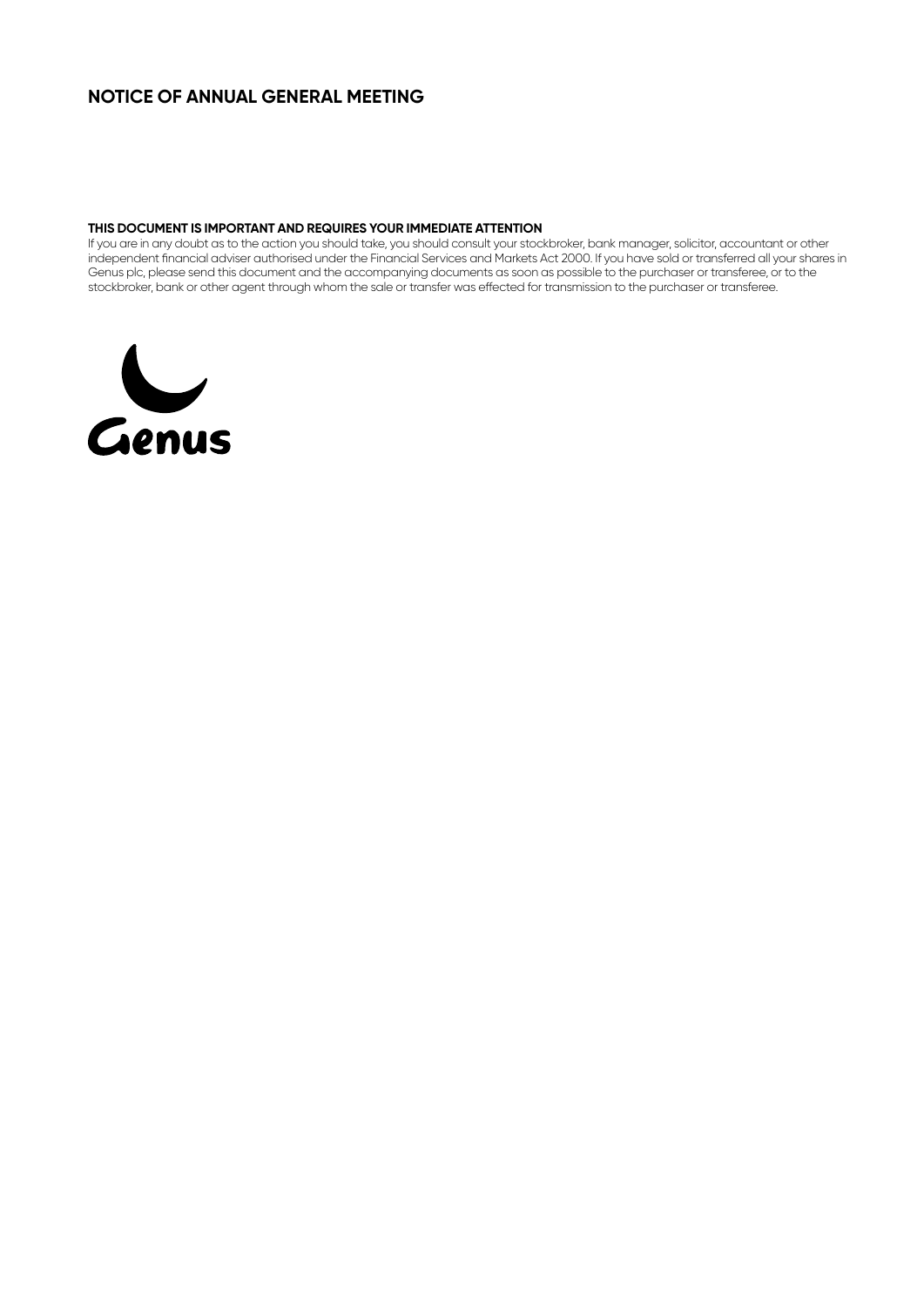# **NOTICE OF ANNUAL GENERAL MEETING**

### **NOTICE OF ANNUAL GENERAL MEETING**

Notice is hereby given that the 2021 Annual General Meeting (the 'AGM') of Genus plc (the 'Company') will be held at Buchanan Communications, 107 Cheapside, London EC2V 6DN on Wednesday, 24 November 2021 at 11.00 am for the following purposes:

To consider and if thought fit, to pass the following resolutions, of which numbers 1 to 15 will be proposed as ordinary resolutions and numbers 16 to 20 as special resolutions.

### **ORDINARY RESOLUTIONS**

- 1. To receive the Company's audited Financial Statements and the Directors' Reports for the year ended 30 June 2021.
- 2. To approve the Directors' Remuneration Report for the year ended 30 June 2021, as set out on pages 70 to 93 of the Company's Annual Report 2021.
- 3. That:
	- (a) the rules of the Genus plc Share Incentive Plan 2021 (the 'SIP'), in the form produced to the Annual General Meeting and initialled by the Chairman of the Annual General Meeting for the purposes of identification (a summary of which is set out in the Appendix to the Notice of Annual General Meeting), be and are hereby approved and the Directors of the Company be and are hereby authorised to do all such acts and things as they may consider necessary or expedient to carry the SIP into effect including, without limitation, making such further amendments to the rules as are necessary; and
	- (b) the Directors of the Company be and are hereby authorised to establish further plans based on the SIP for the benefit of Directors and employees of the Company and/or its subsidiaries who are located outside the United Kingdom, with such modifications as may be necessary or desirable in order to take account of local tax, exchange control or securities laws as they consider appropriate provided that any Ordinary Shares made available under such plans shall be treated as counting against the individual and overall limits contained in the SIP.
- 4. That:
	- (a) the rules of the Genus plc International Share Incentive Plan (the 'International SIP'), in the form produced to the Annual General Meeting and initialled by the Chairman of the Annual General Meeting for the purposes of identification (a summary of which is set out in the Appendix to the Notice of Annual General Meeting), be and are hereby approved and the Directors of the Company be and are hereby authorised to do all such acts and things as they may consider necessary or expedient to carry the International SIP into effect, including, without limitation, making such further amendments to the rules as are necessary; and
	- (b) the Directors of the Company be and are hereby authorised to establish such further plans based on the International SIP as the Directors of the Company may consider necessary in relation to Directors and employees of the Company and/or its subsidiaries in certain jurisdictions, with such modifications as may be necessary or desirable in order to take account of local tax, exchange control or securities laws as they consider appropriate provided that any Ordinary Shares made available under such plans shall be treated as counting against the individual and overall limits contained in the International SIP.
- 5. To declare a final dividend of 21.7 pence per ordinary share, payable on 10 December 2021 to shareholders on the register of members at the close of business on 19 November 2021.
- 6. To elect Jason Chin as a Director of the Company who, being eligible, offers himself for election.
- 7. To re-elect Iain Ferguson as a Director of the Company who, being eligible, offers himself for re-election.
- 8. To re-elect Stephen Wilson as a Director of the Company who, being eligible, offers himself for re-election.
- 9. To re-elect Alison Henriksen as a Director of the Company who, being eligible, offers herself for election.
- 10. To re-elect Lysanne Gray as a Director of the Company who, being eligible, offers herself for re-election.
- 11. To re-elect Lykele van der Broek as a Director of the Company who, being eligible, offers himself for re-election.
- 12. To re-elect Lesley Knox as a Director of the Company who, being eligible, offers herself for re-election.
- 13. To reappoint Deloitte LLP as auditor of the Company to hold office from the conclusion of this Annual General Meeting until the conclusion of the next Annual General Meeting of the Company.
- 14. To authorise the Audit & Risk Committee of the Board to determine the remuneration of the auditor.
- 15. That the Directors be generally and unconditionally authorised in accordance with section 551 of the Companies Act 2006 (the 'Act') to exercise all the powers of the Company to allot shares in the Company and to grant rights to subscribe for, or to convert any security into, shares in the Company up to a maximum aggregate nominal amount of:
	- 15.1. £2,192,244.80 being 21,922,448 ordinary shares of 10 pence each ('Ordinary Shares') representing one third of the issued share capital of the Company as at 1 October 2021 (being the latest practicable date prior to the publication of this Notice); and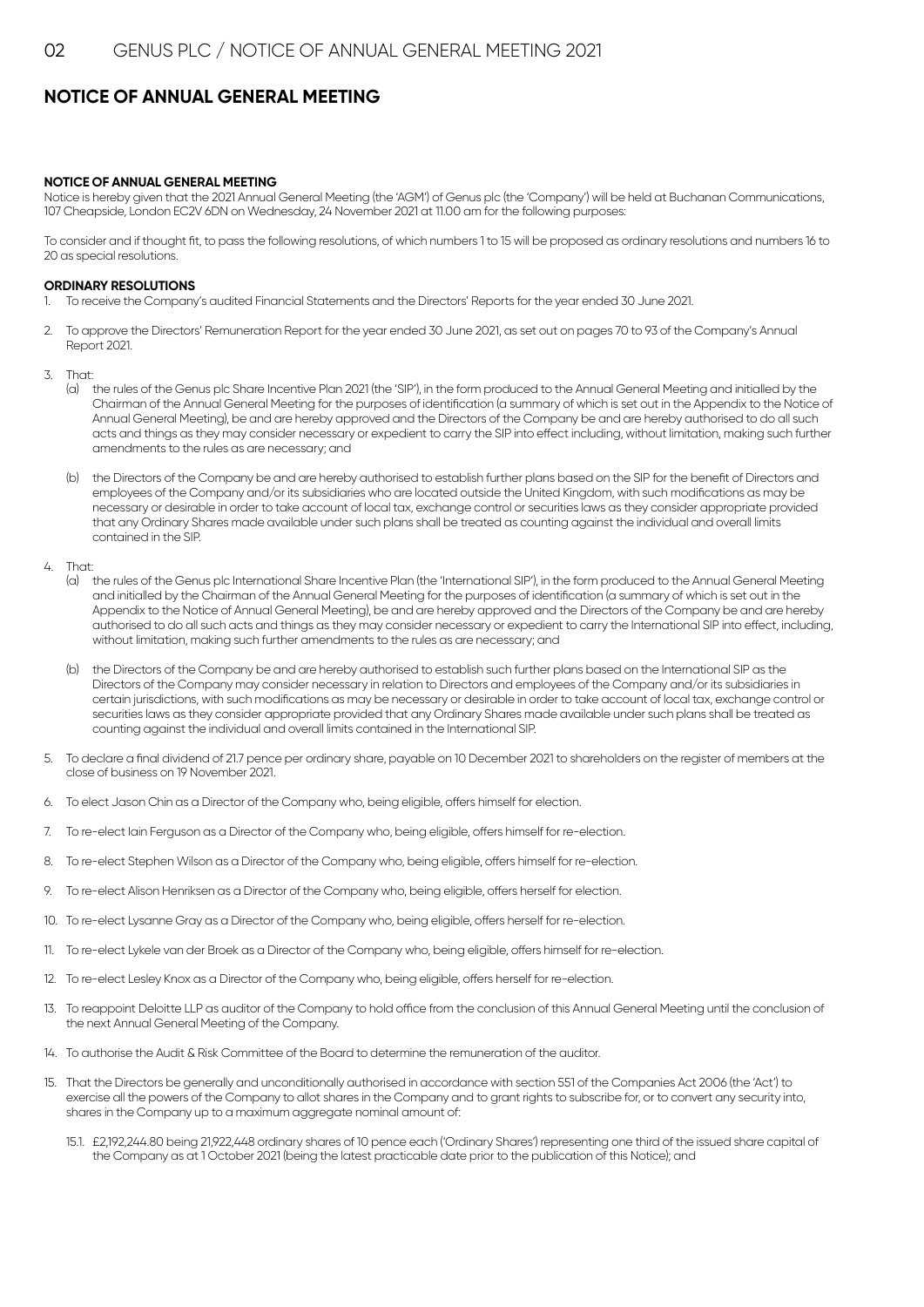15.2. £2,192,244.80 being 21,922,448 Ordinary Shares representing a further third of the issued share capital of the Company as at 1 October 2021 (being the latest practicable date prior to the publication of this Notice), provided that (i) they are equity securities (within the meaning of section 560(1) of the Act) and (ii) they are offered by way of an offer to holders of Ordinary Shares open for acceptance for a period fixed by the Directors to holders on the register on a fixed record date (as the Directors may determine) in proportion (as nearly as may be practicable) to the respective numbers of Ordinary Shares held by them on any such record date and to other holders of equity securities entitled to participate therein, but subject to such exclusions or other arrangements as the Directors may deem necessary or expedient to deal with any fractional entitlements or legal or practical difficulties under the laws of, or the requirements of any regulatory body or any stock exchange in, any territory or by virtue of shares being represented by depositary receipts or any other matter (a 'rights issue'),

such authority to expire on the conclusion of the next Annual General Meeting of the Company or, if earlier, the close of business on the day which is 15 months after the date on which this resolution is passed save that the Company may, before the expiry of such period, make an offer or agreement which would or might require shares to be allotted or such rights to be granted after such expiry and the Directors may allot shares and grant rights in pursuance of such an offer or agreement as if the authority conferred hereby had not expired.

### **SPECIAL RESOLUTIONS**

- 16. That subject to and conditional on the passing of resolution 15, the Directors be authorised, pursuant to sections 570 and 573 of the Companies Act 2006 (the 'Act'), to allot equity securities (within the meaning of section 560 of the Act) for cash pursuant to the authority conferred by resolution 15 and by way of a sale of treasury shares as if section 561(1) of the Act did not apply to any such allotment, provided that this power shall be limited to the allotment of equity securities (and sale of treasury shares):
	- 16.1. in connection with an offer of securities (but in the case of the authority granted under paragraph 15.2 of resolution 15 above by way of rights issue only, as defined in that paragraph) to the holders of Ordinary Shares on a fixed record date (as the Directors may determine) in proportion as nearly as may be to the respective numbers of Ordinary Shares held by them, on any such record date and to such other holders of equity securities entitled to participate therein, but subject to such exclusions or other arrangements as the Directors may deem necessary or expedient to deal with any fractional entitlements or legal or practical difficulties under the laws of, or the requirement of any regulatory body or any stock exchange in, any territory or by virtue of shares being represented by depository receipts or any other matter; and
	- 16.2. other than pursuant to paragraph 16.1 above, to any person or persons up to an aggregate nominal amount of £328,836.70 representing not more than 5% of the issued share capital of the Company as at 1 October 2021 (being the latest practicable date prior to the publication of this Notice),

such authority to expire upon the expiry of the general authority conferred by resolution 15 above, save that the Company may, before such expiry, make an offer or agreement which would, or might, require equity securities to be allotted, or treasury shares to be sold, after such expiry and the Directors may allot equity securities or sell treasury shares in pursuance of any such offer or agreement as if the power had not expired.

- 17. That subject to and conditional on the passing of resolution 15, and in addition to any authority granted by resolution 16, the Directors be authorised, pursuant to sections 570 and 573 of the Companies Act 2006 (the 'Act'), to allot equity securities (within the meaning of section 560 of the Act) for cash pursuant to the authority conferred by that resolution and by way of a sale of treasury shares as if section 561(1) of the Act did not apply to any such allotment and sale, provided that this power shall be:
	- 17.1. limited to the allotment of equity securities, or sale of treasury shares, up to an aggregate nominal amount of £328,836.70 representing not more than 5% of the issued share capital of the Company as at 1 October 2021 (being the latest practicable date before publication of this Notice); and
	- 17.2. used only for the purposes of financing (or refinancing, if the authority is to be used within six months after the original transaction) a transaction which the Directors of the Company determine to be an acquisition or other capital investment of a kind contemplated by the Statement of Principles on Disapplying Pre-Emption Rights most recently published by the Pre-Emption Group prior to the date of this Notice,

such authority to expire upon the expiry of the general authority conferred by resolution 15 above, save that the Company may, before such expiry, make an offer or agreement which would, or might, require equity securities to be allotted, or treasury shares to be sold, after such expiry and the Directors may allot equity securities or sell treasury shares in pursuance of any such offer or agreement as if the power had not expired.

- 18. That the Company be generally and unconditionally authorised to make market purchases (within the meaning of section 693(4) of the Companies Act 2006) of Ordinary Shares on such terms and in such manner as the Directors think fit provided that:
	- 18.1. the maximum aggregate number of Ordinary Shares hereby authorised to be purchased is 6,576,734 (representing 10% of the Company's issued ordinary share capital as at 1 October 2021, being the latest practicable date before publication of this Notice);
	- 18.2. the minimum price, exclusive of any expenses, which may be paid for an Ordinary Share is 10 pence;
	- 18.3. the maximum price, exclusive of any expenses, which may be paid for an Ordinary Share is an amount equal to the higher of: (a) 105% of the average of the middle market quotations for an Ordinary Share, as derived from the London Stock Exchange Daily Official List, for the five business days immediately before the day on which such share is contracted to be purchased; and (b) the higher of the price of the last independent trade and the highest current independent bid for an Ordinary Share in the Company on the trading venues where the market purchases by the Company pursuant to the authority conferred by this resolution 18 will be carried out; and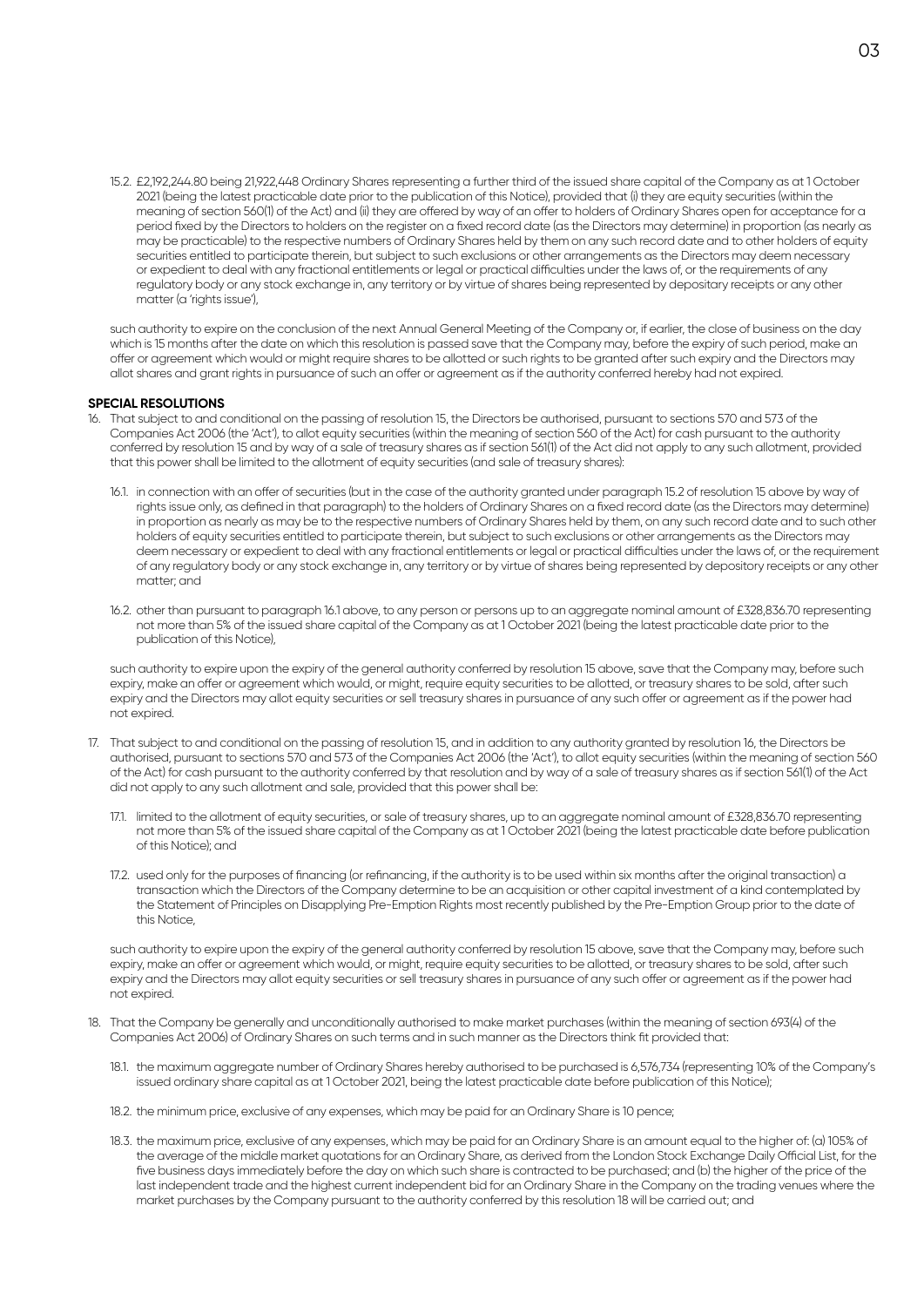# **NOTICE OF ANNUAL GENERAL MEETING** CONTINUED

- 18.4. the authority conferred by this resolution shall expire on the conclusion of next Annual General Meeting of the Company or the close of business on the day which is 15 months after the date of its passing (whichever occurs first) unless previously renewed, varied or revoked by the Company in general meeting, except that the Company may, before such expiry, enter into a contract for the purchase of Ordinary Shares under the authority hereby conferred prior to the expiry of such authority, which will or may be completed by or executed wholly or partly after the expiration of this authority, and may purchase its Ordinary Shares in pursuance of any such contract.
- 19. That a General Meeting, other than an Annual General Meeting, may be called on not less than 14 clear days' notice and that such authority shall expire on the conclusion of the next Annual General Meeting of the Company.
- 20. That, with effect from the end of the Annual General Meeting, the Articles of Association produced to the meeting and signed by the Chairman for the purposes of identification, are adopted as the Articles of Association of the Company in substitution for, and to the exclusion of, the Company's existing Articles of Association.

The Board considers that all the resolutions to be considered at the AGM are in the best interests of the Company and its members as a whole and are therefore likely to promote the success of the Company for the benefit of its members as a whole. The Directors unanimously recommend that you vote in favour of all the proposed resolutions as they intend to do in respect of their own beneficial holdings which amount in aggregate to 55,092 shares representing approximately 0.084% of the existing issued ordinary share capital of the Company.

By order of the Board

Registered office: Matrix House Basing View **Basingstoke** RG21 4DZ Registered in England and Wales with number 02972325

auer Harten

**DAN HARTLEY** Group General Counsel & Company Secretary 8 October 2021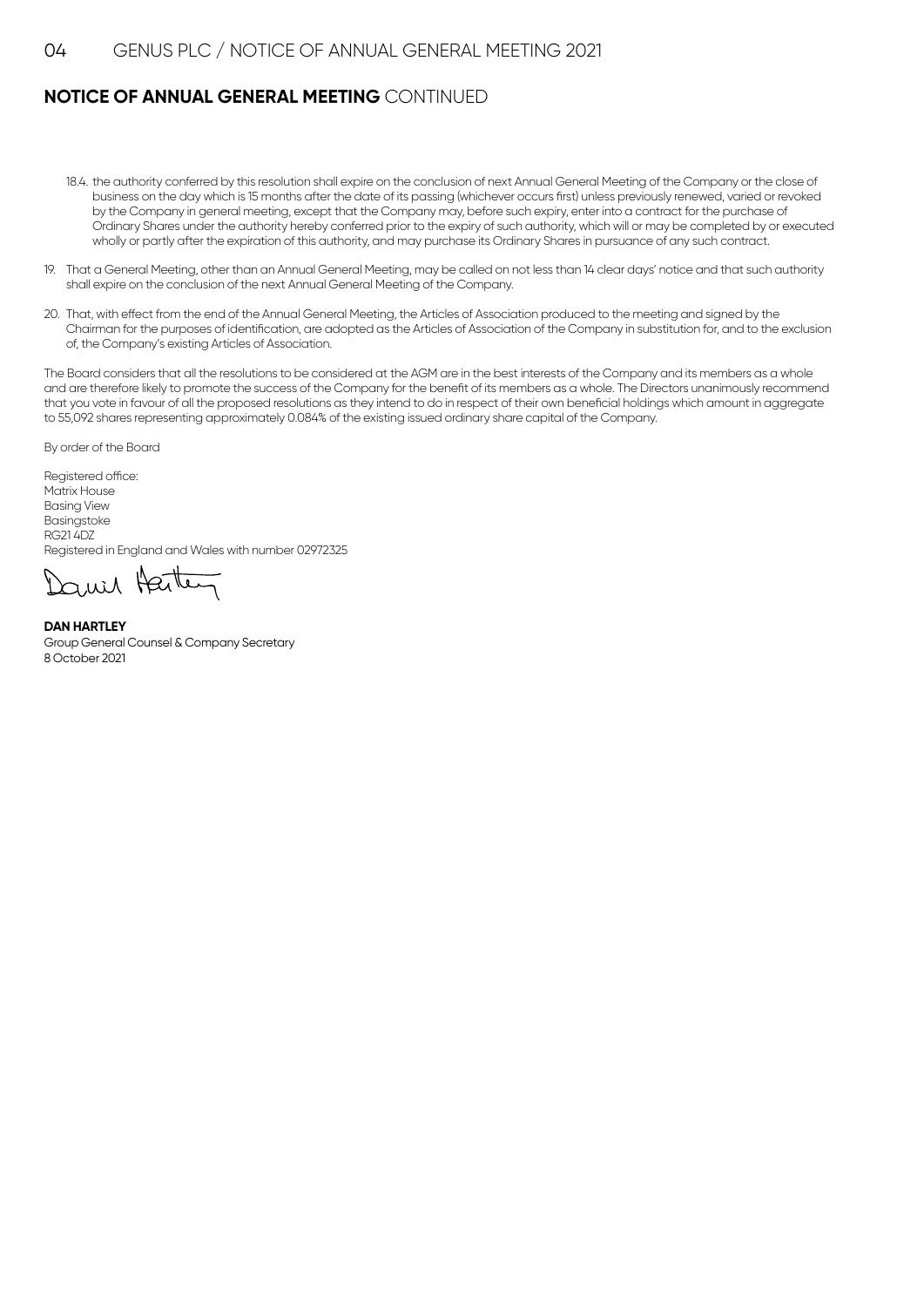### **EXPLANATORY NOTES**

This section contains an explanation of each of the resolutions to be put to the AGM. Resolutions 1 to 15 are ordinary resolutions requiring the approval of a simple majority of shareholders present (in person or by proxy) and voting at the AGM. Resolutions 16 to 20 are special resolutions requiring the approval of 75% of shareholders present (in person or by proxy) and voting at the AGM.

### **Please refer to the 'General Notes' section of these Explanatory Notes for details of arrangements regarding the AGM.**

### **RESOLUTION 1 – TO RECEIVE THE ANNUAL REPORT**

The Chairman will present the Annual Report to the AGM.

## **RESOLUTION 2 – APPROVAL OF THE DIRECTORS' REMUNERATION REPORT**

The Company is required to offer an annual advisory vote on the implementation of the Company's existing Directors' remuneration policy in terms of the payments and share awards made to Directors during the year (the 'Directors' Remuneration Report').

Resolution 2 seeks shareholder approval for the Directors' Remuneration Report as set out on pages 70 to 93 of the Company's Annual Report 2021. The Directors' Remuneration Report gives details of the Directors' remuneration for the year ended 30 June 2021. Resolution 2 is an advisory resolution and does not affect the future remuneration paid to any Director. The report also includes details of the Remuneration Committee's representations and activities. The Company's auditor Deloitte LLP has audited those parts of the Directors' Remuneration Report which are required to be audited and their report is issued in the Company's Annual Report 2021.

The current Directors' remuneration policy was approved at the Company's AGM held in November 2019 and is set out in our 2019 Annual Report which is available from our website at www.genusplc.com. The 2019 remuneration policy does not form part of the Directors' Remuneration Report for the purposes of resolution 2. The Directors' remuneration policy will be put to shareholders again no later than the Company's AGM in 2022.

### **RESOLUTIONS 3 AND 4 – APPROVAL OF THE GENUS PLC SHARE INCENTIVE PLAN 2021 (THE 'SIP') AND THE GENUS PLC INTERNATIONAL SHARE INCENTIVE PLAN (THE 'INTERNATIONAL SIP')**

The Company currently operates an existing all-employee share incentive plan to encourage share ownership amongst UK employees. The Directors of the Company would now like to support and facilitate wider share ownership among employees of the Group, in particular for employees who are resident outside of the UK.

The Remuneration Committee is therefore seeking shareholder approval for the rules of two all-employee share incentive plans.

The first is a share incentive plan which is capable of being operated in the UK as an HM Revenue & Customs tax-advantaged Share Incentive Plan. This SIP will replace the Company's existing share incentive plan which was adopted on 9 September 2004. The Remuneration Committee is also seeking approval for the International SIP, which is intended to broadly reflect the principles of the SIP with appropriate amendments to take account of local tax and legal requirements. The International SIP will allow the Company to make awards over shares in the Company to employees who are not employed in the UK. The International SIP may not be a tax-advantaged plan in the countries where it is operated.

A summary of the SIP rules and the International SIP rules is set out in the Appendix to this document on pages 9 to 10.

## **RESOLUTION 5 – FINAL DIVIDEND**

Final dividends must be approved by shareholders but must not exceed the amount recommended by Directors. If the meeting approves the recommended final dividend it will be paid out in accordance with resolution 5. An interim dividend of 10.3 pence per Ordinary Share was paid on 1 April 2021 to shareholders on the register at 5 March 2021, resulting in a total dividend for the year of 32.0 pence per Ordinary Share.

## **RESOLUTIONS 6 TO 12 – ELECTION AND RE-ELECTION OF DIRECTORS**

In accordance with provisions of the UK Corporate Governance Code, all Directors of the Company are standing for re-election or, in the case of Jason Chin, election by shareholders at the AGM.

Biographies of all of the current Directors can be found on pages 52 to 53 of the Company's Annual Report 2021 together with reasons why their contributions are, and continue to be, important to the Company's long-term sustainable success. The Board has considered whether each of the independent Non-Executive Directors is free from any relationship that could materially interfere with the exercise of his or her independent judgement and has determined that each continues to be considered to be independent.

The Board has confirmed following a performance review that all Directors standing for re-election continue to perform effectively and demonstrate commitment to their roles.

### **RESOLUTIONS 13 AND 14 – APPOINTMENT OF AUDITOR AND AUDITOR'S REMUNERATION**

The Company is required to appoint an auditor at each general meeting at which accounts are presented, to hold office until the end of the next such meeting. This resolution is recommended by the Audit & Risk Committee and proposes the reappointment of the Company's existing auditor, Deloitte LLP, and gives authority to the Audit & Risk Committee to agree the auditor's remuneration.

### **RESOLUTION 15 – AUTHORITY TO ALLOT SHARES**

Resolution 15 is proposed as an ordinary resolution and seeks the approval of shareholders, in accordance with section 551 of the Act, to authorise the Directors to allot Ordinary Shares for a period as stated in resolution 15.

The Investment Association ('IA') guidelines on Directors' authority to allot shares state that IA members will regard as routine resolutions seeking the authority to allot shares representing up to two-thirds of the Company's issued share capital, provided that any amount in excess of one-third of the Company's issued share capital is only used to allot shares pursuant to a fully pre-emptive rights issue.

In light of the IA guidelines, the Board considers it appropriate that Directors be granted authority to allot shares in the capital of the Company up to a maximum nominal amount of £4,384,489.60 representing two-thirds of the Company's issued ordinary share capital as at 1 October 2021 (the latest practicable date prior to publication of this Notice). If the Company wishes to allot more than a nominal amount of £2,192,244.80 (representing one-third of the Company's issued ordinary share capital), then any additional amount can only be allotted pursuant to a rights issue. The power will last until the end of the next AGM of the Company or, if earlier, on the close of business on the day which is 15 months after the date on which resolution 15 is passed. The Directors' existing authority expires at the forthcoming AGM.

The Directors have no current intention to allot new Ordinary Shares (other than in relation to the Company's employee share schemes) however they consider it appropriate to maintain the flexibility that this resolution provides. As at the date of this Notice, no shares are held by the Company in treasury.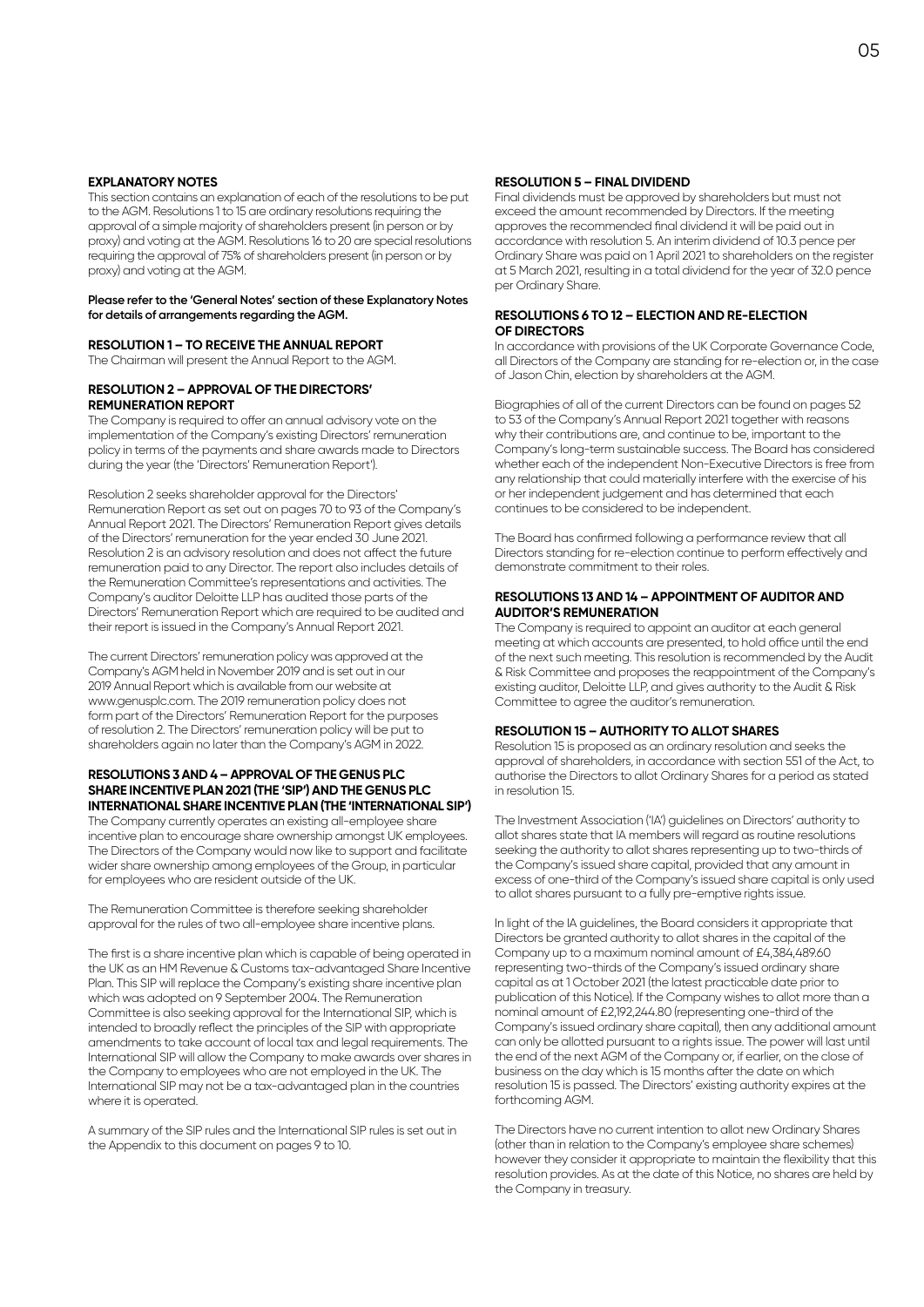# **NOTICE OF ANNUAL GENERAL MEETING** CONTINUED

### **RESOLUTIONS 16 AND 17 – DISAPPLICATION OF PRE-EMPTION RIGHTS**

Resolutions 16 and 17 are special resolutions and give the Directors authority to allot Ordinary Shares in the capital of the Company pursuant to the authority granted under resolution 15 above for cash without complying with the pre-emption rights in the Act in certain circumstances.

The Pre-Emption Group's Statement of Principles (the 'Pre-Emption Group Principles') allow the Company to seek authority for an issue of shares for cash otherwise than in connection with a pre-emptive offer of up to 10% of the Company's issued share capital, provided that:

- (a) shares are not allotted for cash on a non pre-emptive basis in excess of an amount equal to 7.5% of the total issued ordinary share capital of the Company (excluding treasury shares) within a rolling three-year period, without prior consultation with shareholders; and
- (b) 5% of the authority can only be used in connection with an acquisition or specified capital investment which is announced contemporaneously with the issue or which has taken place in the preceding six-month period and is disclosed in the announcement of the issue.

In line with Pre-Emption Group guidance, the annual disapplication of pre-emption rights is being proposed as two separate resolutions.

Resolution 16 will permit the Directors to allot:

- 16.1 equity securities for cash and sell treasury shares up to a nominal amount of £4,384,489.60, representing two-thirds of the Company's issued share capital as at 1 October 2021 (the latest practicable date prior to publication of this Notice) on an offer to existing shareholders on a pre-emptive basis (that is including a rights issue or an open offer), with one-third being available only in connection with a rights issue (in each case subject to any adjustments, such as for fractional entitlements and overseas shareholders, as the Directors see fit); and
- 16.2 equity securities for cash and sell treasury shares up to a maximum nominal value of £328,836.70, representing approximately 5% of the issued ordinary share capital of the Company as at 1 October 2021 (the latest practicable date prior to publication of this Notice) otherwise than in connection with a pre-emptive offer to existing shareholders.

Resolution 17 is being proposed as a separate resolution to authorise the Directors to allot additional equity securities for cash and sell treasury shares up to a maximum nominal value of £328,836.70, representing a further 5% of the issued ordinary share capital of the Company (as at 1 October 2021, being the latest practicable date prior to publication of this Notice), otherwise than in connection with a pre-emptive offer to existing shareholders for the purposes of financing a transaction (or refinancing within six months of the transaction) which the Directors determine to be an acquisition or other capital investment contemplated by the Pre-Emption Group Principles.

The authorities contained in resolutions 16 and 17 will expire upon the expiry of the authority to allot shares conferred in resolution 15 (that is at the end of the next AGM of the Company or, if earlier, on the close of business on the day which is 15 months from the date of these resolutions). The Directors' existing authority expires at the forthcoming AGM.

# **RESOLUTION 18 – AUTHORITY TO PURCHASE OWN SHARES**

Resolution 18 is proposed as a special resolution and seeks authority for the Company to purchase up to 10% of its Ordinary Shares at, or between, the minimum and maximum prices specified in this resolution. This power would be used only after careful consideration by the Directors, having taken into account market conditions prevailing at that time, the investment needs of the Company, its opportunities for

expansion and its overall financial position. The Directors would exercise the authority to purchase Ordinary Shares only if they considered it to be in the best interests of shareholders as a whole and if the purchase could be reasonably expected to result in an increase in earnings per share.

The Directors have no present intention of exercising the authority to purchase Ordinary Shares but consider it prudent to obtain the flexibility this resolution provides. In considering whether to use this authority, the Directors will take into account factors including the financial resources of the Company, the Company's share price and future funding opportunities. The authority will be exercised only if the Directors believe that to do so would result in an increase in earnings per share and would be in the interests of shareholders generally. Any purchases of Ordinary Shares would be by means of market purchases through the London Stock Exchange.

Under the Act, the Company is allowed to hold its own shares in treasury following a purchase of its own shares, instead of cancelling them. Such shares may be resold for cash or used to satisfy share options and share awards under the Company's share incentive schemes but all rights attaching to them, including voting rights and any right to receive dividends, are suspended whilst they are held in treasury. If the Directors exercise the authority conferred by resolution 18, the Company will have the option of holding repurchased shares in treasury.

If resolution 18 is passed at the AGM, it is the Company's current intention to hold in treasury all of the shares it may purchase pursuant to the authority granted to it. However, in order to respond properly to the Company's capital requirements and prevailing market conditions, the Directors will reassess at the time of any and each actual purchase whether to hold the shares in treasury or cancel them, provided it is permitted to do so. As at the date of this Notice, no shares are held by the Company in treasury.

At 1 October 2021 (the latest practicable date prior to the publication of this Notice), options were outstanding to subscribe for 797,318 Ordinary Shares, representing 1.21% of the issued share capital at that date. If the full authority to purchase such shares (existing and sought) was exercised, they would represent 1.35% of the Company's issued share capital as at that date. The authority sought at the AGM will expire at the conclusion of the next AGM, or the close of business on the day which is 15 months from the date of this resolution (whichever is earlier).

## **RESOLUTION 19 – NOTICE PERIOD FOR GENERAL MEETINGS**

Resolution 19 is proposed as a special resolution and seeks the approval of shareholders to reduce to 14 clear days the notice period required for a general meeting (other than an Annual General Meeting). The notice period required for general meetings for listed companies is 21 clear days but the Company may provide a shorter notice period of 14 clear days (for meetings other than Annual General Meetings) provided two conditions are met. The first condition is that the Company offers a facility for shareholders to vote by electronic means. This condition is met if the Company offers a facility, accessible to all shareholders, to appoint a proxy by means of a website. The second condition is that there is an annual resolution of shareholders approving the reduction of the minimum notice period from 21 clear days to 14 clear days. Annual General Meetings will continue to be held on at least 21 clear days' notice. It is intended that the shorter notice period would not be used as a matter of routine for general meetings but only where the flexibility is merited by the business of the meeting and is thought to be in the interests of the shareholders as a whole.

### **RESOLUTION 20 – AMENDMENTS TO ARTICLES OF ASSOCIATION**

Resolution 20 is proposed as a special resolution and seeks the approval of shareholders to adopt new Articles of Association (the 'New Articles') to reflect changes to market practice, primarily in relation to the conduct of shareholder meetings. A marked-up version of the New Articles is available on our website at www.genusplc.com/investors/shareholder-information/agm/.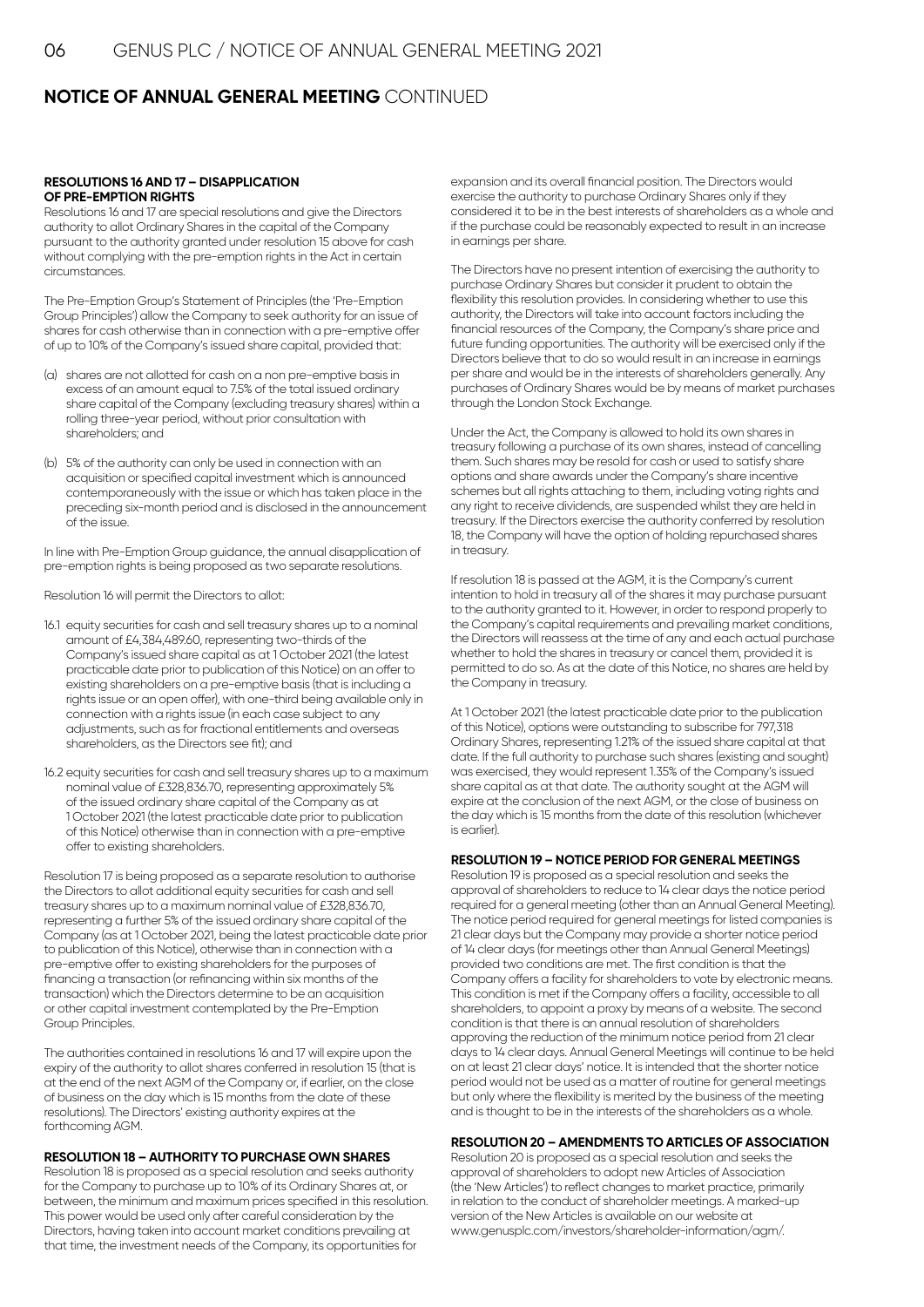The New Articles provide that the Company may hold 'hybrid' general meetings (including Annual General Meetings) in such a way that enables members to attend and participate in the business of the meeting by attending a physical location or by attending by means of an electronic facility (Article 43A). Voting at hybrid meetings will, by default, be decided on a poll. Hybrid meetings may be adjourned in the event of a technological failure. The Directors consider it prudent to obtain the flexibility to hold hybrid meetings. The provision does not permit virtual-only or electronic-only general meetings to be convened.

A number of clarifications have also been made to the provisions in relation to satellite/multi-venue meetings (Articles 51 and 52) as well as some small changes to the provisions in relation to health and safety arrangements that may be made in relation to shareholder meetings (Article 49).

The New Articles also include a new power for the Directors to postpone a meeting after notice of that meeting has been sent but before the meeting is held (Article 42A). This power is intended to provide flexibility in the event of difficulties arising prior to the meeting being held, for example, if there are issues in relation to the meeting venue or facilities.

The New Articles (Article 12(8)) also confirm that share certificates are sent at the member's risk.

A number of other modernising, clarificatory or consequential amendments have been made to the provisions in the New Articles.

#### **GENERAL NOTES**

This Notice is being sent to all members and to any person nominated by a member of the Company under section 146 of the Act to enjoy information rights. Information regarding the AGM, including the information required by section 311A of the Act, is available from www.genusplc.com.

#### **COVID-19**

As at the date of this letter, the Company is able to conduct the AGM as an in person meeting. The Company will be following applicable guidance and best practice in connection with the AGM to ensure the health and safety of those in attendance. The Directors encourage shareholders to consider carefully whether it is appropriate for them to travel to and attend the AGM in person and remind shareholders that, as described in the section headed 'General Notes' below, they are able to appoint a proxy (which may be the Chairman of the AGM) to vote on their behalf at the AGM. Shareholders are encouraged to monitor the Company's website (www.genusplc.com) where any changes to the arrangements described in this document will be set out.

The Directors are keen to ensure that shareholders are able to put questions to the Directors and receive responses to those questions before the AGM. If you have any specific questions on the business of the AGM, please submit your questions ahead of the AGM by email to Global-GenusCoSec@genusplc.com. Answers to questions received before 21 November will be published on our website (www.genusplc.com/investors/shareholder-information/agm) in advance of the proxy voting deadline. Answers to questions received after 21 November 2021 will be answered as soon as practicable (potentially following the AGM).

### **PROXIES**

Members will find an attendance card and a form of proxy enclosed with this Notice. If you are attending the AGM, you should bring the attendance card with you. Only holders of Ordinary Shares, or their duly appointed representatives, are entitled to attend, vote and speak at the AGM. Any member so entitled may appoint one or more proxies to attend, speak and to vote instead of him or her. A proxy need not be a member of the Company but must attend the AGM to represent you. Your proxy could be the Chairman, another Director of the Company or another person who has agreed to attend to represent you. Your

proxy must vote as you instruct and must attend the meeting for your vote to be counted. Details of how to appoint one or more proxies are set out in the notes to the proxy form. A member may appoint more than one proxy provided each proxy is appointed to exercise rights attached to different shares. You may not appoint more than one proxy to exercise rights attached to any one share. A vote withheld is not a vote in law, which means that the vote will not be counted in the calculation of votes for or against the resolution. If no voting indication is given, your proxy will vote or abstain from voting at his or her discretion. Your proxy will vote (or abstain from voting) as he or she thinks fit in relation to any other matter which is put before the AGM.

To be valid, a duly executed form of proxy for use at the AGM together, if appropriate, with the power of attorney or other authority (if any) under which it is signed or a duly certified copy of such power or authority must be deposited at the offices of Equiniti Registrars, Freepost RTHJ-CJGZ-JHBL, Equiniti, Aspect House, Spencer Road, Lancing, BN99 8LS at least 48 hours before the time appointed for holding the AGM or any adjournment thereof (in each case excluding non-working time). Alternatively, proxies may be appointed by having an appropriate CREST message transmitted, if you are a user of the CREST system (further details are below). In the case of a member which is a company, the proxy form must be executed under its common seal or signed on its behalf by an officer of the company or an attorney for the company.

To change your proxy instructions you may return a new proxy appointment using the methods set out above. Where you have appointed a proxy using the hard copy proxy form and would like to change the instructions using another hard copy proxy form, please contact Equiniti Limited, Aspect House, Spencer Road, Lancing BN99 6DA.

The deadline for receipt of proxy appointments (see above) also applies in relation to amended instructions. Where two or more valid separate appointments of proxy are received in respect of the same share in respect of the same meeting, the one which is last sent shall be treated as replacing and revoking the other or others.

The right to appoint a proxy does not apply to persons whose shares are held on their behalf by another person and who have been nominated to receive communications from the Company in accordance with section 146 of the Act ('nominated persons'). Nominated persons may have a right under an agreement with the registered member who holds shares on their behalf to be appointed (or to have someone else appointed) as a proxy. Alternatively, if nominated persons do not have such a right, or do not wish to exercise it, they may have a right under such an agreement to give instructions to the person holding the shares as to the exercise of voting rights.

### **VOTING RECORD DATE**

Pursuant to Regulation 41 of the Uncertificated Securities Regulations 2001, the time by which a person must be entered on the reaister of members of the Company in order to have the right to attend and vote at the AGM is 6.30pm on 22 November 2021 (or if the AGM is adjourned, members on the register of members not later than 6.30pm on the day that is two working days prior to the reconvened AGM). Changes to entries on the register of members after the relevant time will be disregarded in determining the rights of any person to attend or vote (and the number of votes they may cast) at the AGM or adjourned meeting.

#### **DOCUMENTS ON DISPLAY**

Copies of contracts of service and letters of appointment between the Directors and the Company and a marked-up version of the New Articles will be available for inspection at the Registered Office of the Company during normal business hours (Saturdays, Sundays and public holidays excepted) until the conclusion of the AGM. A marked-up version of the New Articles is also available on the Company's website at www.genusplc.com/investors/shareholder-information/agm/.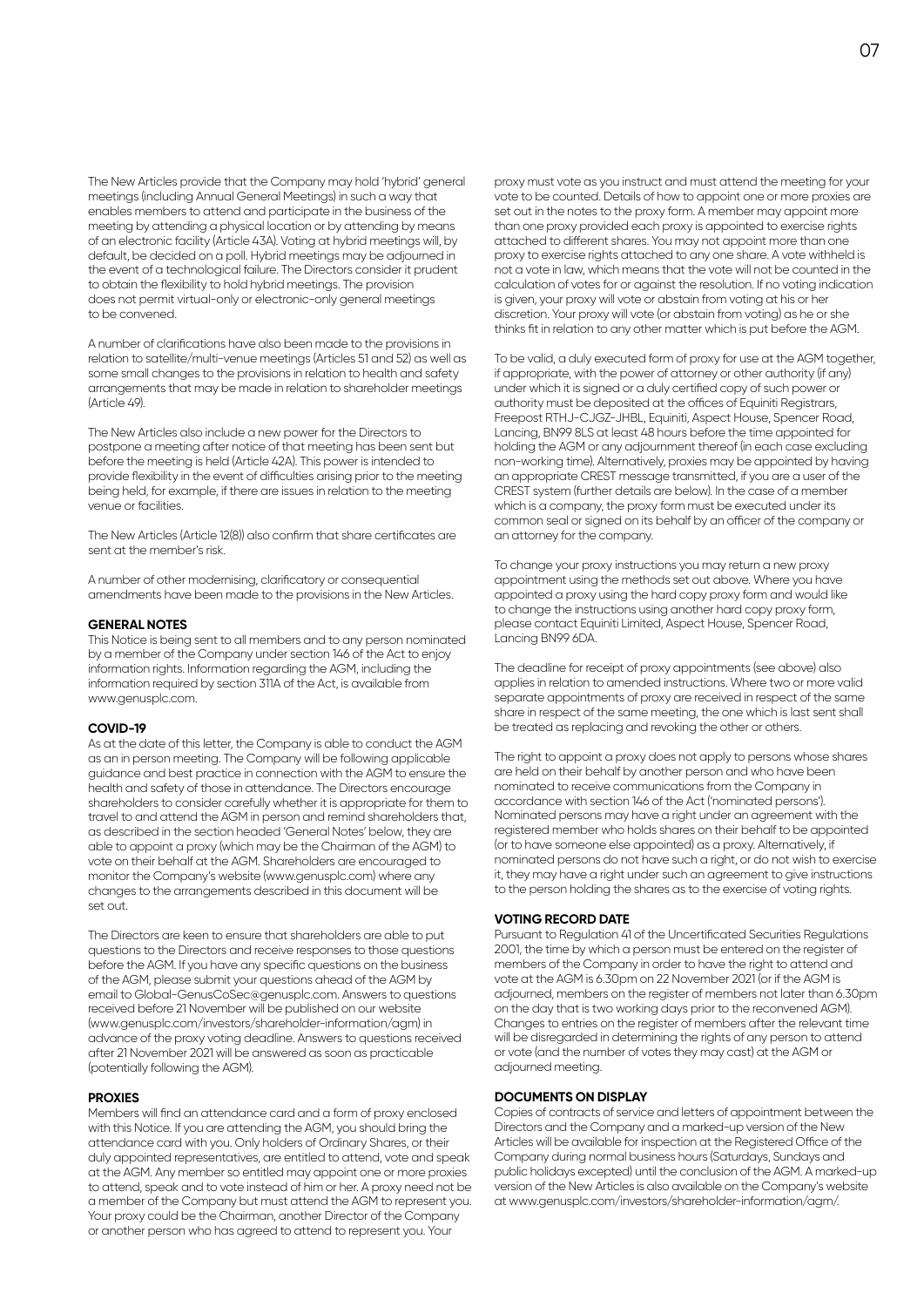# **NOTICE OF ANNUAL GENERAL MEETING** CONTINUED

The rules of the SIP and the International SIP are available for inspection during normal business hours (Saturdays, Sundays and public holidays excepted) at the offices of Herbert Smith Freehills LLP, Exchange House, Primrose Street, EC2A 2EG up until the close of the AGM.

The rules of the SIP and the International SIP will also be available at the place of the meeting from 9.00 a.m. on the day of the AGM until its conclusion.

## **CREST**

CREST members who wish to appoint a proxy or proxies through the CREST electronic proxy appointment service may do so for this AGM to be held on 24 November 2021 at 11.00am and any adjournment(s) thereof by using the procedures described in the CREST Manual found on the Euroclear website www.euroclear.com. CREST Personal Members or other CREST sponsored members, and those CREST members who have appointed a voting service provider(s), should refer to their CREST sponsor or voting service provider(s), who will be able to take the appropriate action on their behalf. In order for a proxy appointment or instruction made using the CREST service to be valid, the appropriate CREST message (a 'CREST Proxy Instruction') must be properly authenticated in accordance with Euroclear UK and International Limited's specifications and must contain the information required for such instructions, as described in the CREST Manual. The message, regardless of whether it constitutes the appointment of a proxy or to an amendment to the instruction given to a previously appointed proxy must, in order to be valid, be transmitted so as to be received by the issuer's agent (ID RA19) by the latest time(s) for receipt of proxy appointments specified in this Notice of AGM. For this purpose, the time of receipt will be taken to be the time (as determined by the timestamp applied to the message by the CREST Applications Host) from which the issuer's agent is able to retrieve the message by enquiry to CREST in the manner prescribed by CREST. After this time, any change of instructions to proxies appointed through CREST should be communicated to the appointee through other means.

CREST members and, where applicable, their CREST sponsors or voting service providers should note that Euroclear UK and International Limited do not make available special procedures in CREST for any particular messages. Normal system timings and limitations will therefore apply in relation to the input of CREST Proxy Instructions. It is the responsibility of the CREST member concerned to take (or, if the CREST member is a CREST personal member or sponsored member or has appointed a voting service provider(s), to procure that his CREST sponsor or voting service provider(s) take(s)) such action as shall be necessary to ensure that a message is transmitted by means of the CREST system by any particular time. In this connection, CREST members and, where applicable, their CREST sponsors or voting service providers are referred, in particular, to those sections of the CREST Manual concerning practical limitations of the CREST system and timings.

The Company may treat as invalid a CREST Proxy Instruction in the circumstances set out in Regulation 35(5) (a) of the Uncertificated Securities Regulations 2001, as amended.

## **CORPORATE REPRESENTATIVES**

Any corporation that is a member can appoint one or more corporate representatives who may exercise on its behalf all of its powers as a member provided that they do not do so in relation to the same shares.

### **TOTAL VOTING RIGHTS**

As at 1 October 2021 (being the latest practicable date before publication of this Notice), the Company's issued share capital comprised 65,767,343 Ordinary Shares of 10 pence each. As at the date of this Notice, no shares are held by the Company in treasury. Each Ordinary Share carries the right to one vote at a general meeting of the Company and, therefore, the total number of voting rights in the Company as at 1 October 2021 is 65,767,343.

The Company's website, www.genusplc.com, will include the contents of this Notice, information on the number of shares and voting rights and, if applicable, any shareholders' statements, shareholders' resolutions or shareholders' matters of business received by the Company after the date of this Notice.

## **QUESTIONS**

Under section 319A of the Act, the Company must cause to be answered at the AGM any question a member asks relating to the business being dealt with at the AGM unless: answering the question would interfere unduly with the preparation for the AGM or involve the disclosure of confidential information; the answer has already been given on a website in the form of an answer to a question; or it is undesirable in the interests of the Company or the good order of the AGM that the question be answered.

### **REQUISITION RIGHTS**

Under section 527 of the Act, members meeting the threshold requirements set out in that section have the right to require the Company to publish on its website a statement setting out any matter relating to: (i) the audit of the Company's accounts (including the auditor's report and the conduct of the audit) that are to be laid before the AGM; or (ii) any circumstances connected with an auditor of the Company ceasing to hold office since the previous meeting at which annual accounts and reports were laid in accordance with section 437 of the Act. The Company may not require the members requesting any such website publication to pay its expenses in complying with sections 527 or 528 of the Act. Where the Company is required to place a statement on its website under section 527 of the Act, it must forward the statement to the Company's auditor not later than the time when it makes the statement available on the website. The business which may be dealt with at the AGM includes any statement that the Company has been required under section 527 of the Act to publish on its website.

## **VOTING AT THE MEETING**

In order for the voting preferences of all shareholders (including those who cannot attend the meeting but who validly appoint a proxy) to be taken into account, a poll will be conducted on all resolutions at the AGM. Each shareholder and proxy present at the meeting will be invited to complete a poll card indicating how they wish to cast their votes in respect of each resolution. The results of the voting will be posted on the Company's website as soon as practicable after the meeting.

Except as provided above, members who have general queries about the AGM should call Equiniti registrars on 0371 384 2290. If calling from overseas, please call the Equiniti overseas helpline number of +44 121 415 7047. Lines open 8.30am to 5.30pm, Monday to Friday (excluding UK public holidays). No other methods of communication will be accepted. You may not use any electronic address provided either in this Notice of AGM, or any related documents (including the proxy form) to communicate with the Company for any purposes other than those expressly stated.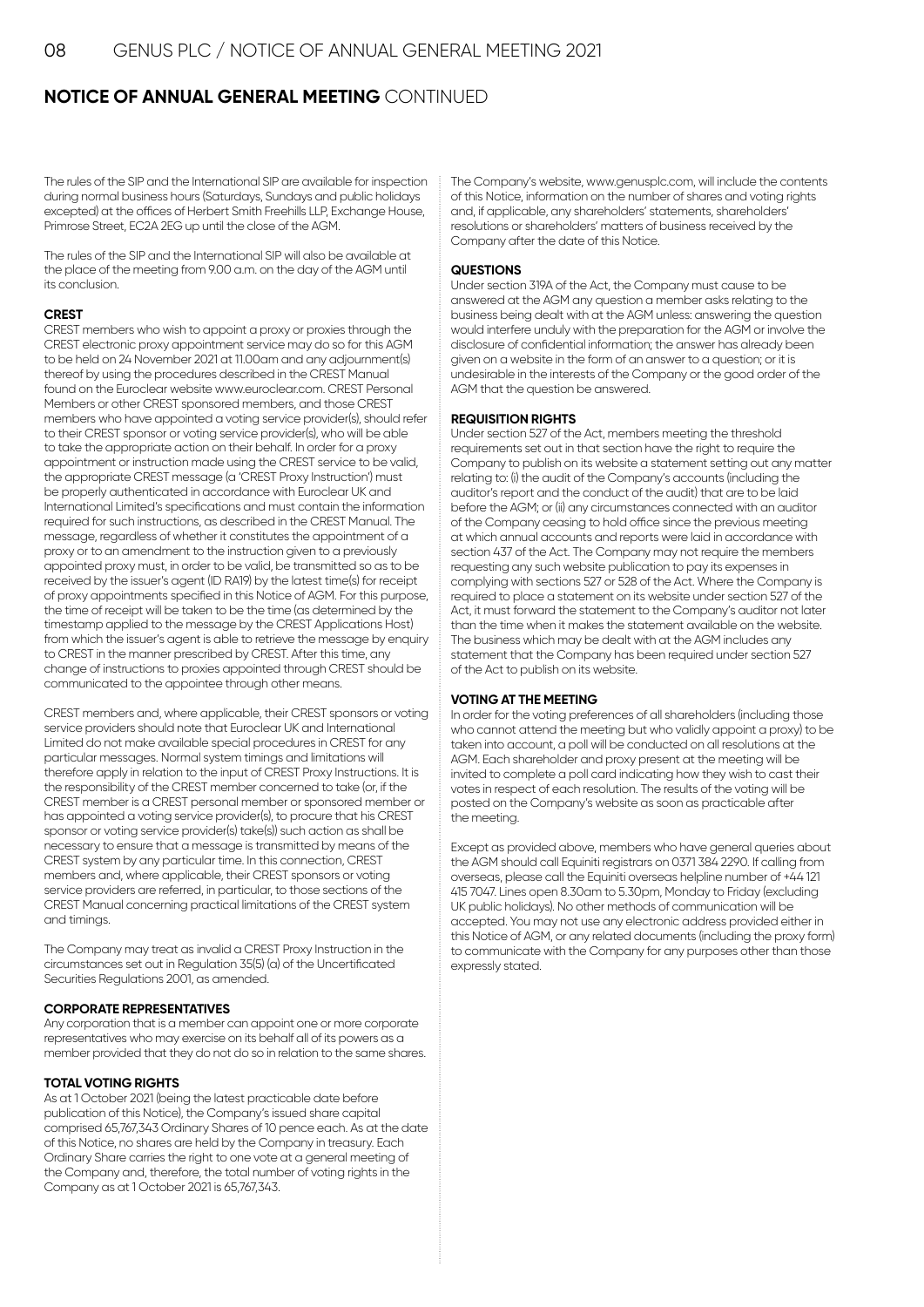# **APPENDIX 1: SUMMARY OF THE SHARE INCENTIVE PLAN**

#### **SUMMARY OF THE SIP AND THE INTERNATIONAL SIP**

The Directors of the Company would like to support and facilitate wider share ownership among employees of the Group to align their interests with those of shareholders in the Company. Following review by the Remuneration Committee of the Board of Directors of the Company (the 'Remuneration Committee'), it has been determined to introduce the SIP and the International SIP, to encourage employees to invest in Ordinary Shares in the Company ('Shares') and reward employees who do so. The terms of the SIP and the International SIP are largely aligned. The terms of the SIP are described below, followed by a description of the main points of difference in the International SIP.

# **MAIN TERMS OF THE SIP**

#### **GENERAL**

The SIP is a UK tax-advantaged all-employee share plan governed by relevant statutory provisions.

### **ADMINISTRATION**

The SIP will be administered by the Remuneration Committee. Shares acquired under the SIP are held within a UK trust required to be established by the relevant legislation.

### **PLAN LIMITS**

Shares may be newly issued, transferred from treasury or market purchased for the purposes of the SIP. Shares may not be issued for the purpose of any award under the SIP where to do so would cause the number of Shares which may be issued pursuant to outstanding awards or options granted within the previous ten years under the SIP and any other employees' share scheme adopted by the Company, when added to the number of Shares issued for the purpose of any such awards, to exceed 10% of the Company's ordinary share capital in issue immediately prior to the proposed date of grant. This limit does not include rights to Shares which have been released, lapsed or otherwise become incapable of exercise or vesting. Treasury shares will count as new issue shares for the purpose of these limits for so long as institutional investor bodies consider that they should be so counted.

### **ELIGIBILITY**

The SIP will be open to all employees of the Company, and any of its subsidiaries which the Remuneration Committee selects for participation, who meet the eligibility criteria ('Eligible Employees'). All Eligible Employees who are chargeable to income tax as a UK resident must be invited to participate. Other Eligible Employees may be invited to participate (although ordinarily it would be expected that non-UK employees will participate via the International SIP).

## **FORM OF AWARDS**

The SIP provides for awards to be made in one or more of the following ways:

- an award of Shares without payment from the Eligible Employee ('Free Shares') up to annual statutory limits (currently £3,600);
- Shares purchased by Eligible Employees from deductions made from their pre-tax salary ('Partnership Shares') up to annual statutory limits (currently £1,800, or 10% of an Eligible Employee's salary for the year if less); and
- > an award of Shares without payment from the Eligible Employee in proportion to the number of Partnership Shares acquired by that Eligible Employee ('Matching Shares'), not to exceed statutory limits (currently two Matching Shares for each Partnership Share acquired).

## **PERFORMANCE CONDITIONS**

The Remuneration Committee may stipulate that the number of Free Shares to be awarded on a particular grant date may be made by reference to the extent to which performance conditions are met.

### **ACCUMULATION PERIOD**

The Company also may determine that an 'accumulation period' of up to twelve months may apply in respect of Partnership Shares. If an accumulation period is operated, savings are made by the participant on a monthly basis during the accumulation period and Partnership Shares are purchased on behalf of that participant at the end of the accumulation period. In such case, the number of Partnership Shares acquired with the participant's salary deductions is determined (in accordance with the relevant legislation) by reference to the market value of a Share at the start of such period, the market value of a Share at the end of such period or the lower thereof, as specified by the Company.

## **DIVIDEND SHARES**

If dividends are declared in respect of any Shares held in the SIP trust, the Remuneration Committee may allow or require those dividends to be re-invested on behalf of the participant in the acquisition of further Shares ('Dividend Shares').

# **RESTRICTIONS ON SHARES, INCLUDING FORFEITURE**

Shares in the SIP may be subject to such other restrictions as may be imposed by the Remuneration Committee, including forfeiture restrictions, subject to the provisions of the applicable legislation.

### **CORPORATE ACTIONS**

Participants in the SIP will have the same rights in the event of a change of control of the Company as other shareholders. To the extent that shares in the acquiring company are received in consideration for SIP Shares, subject to certain statutory requirements, such shares may continue to be held in the SIP trust and will be capable of receiving tax benefits. In other circumstances, Shares will cease to be subject to the SIP although restrictions, including forfeiture provisions, may apply.

## **NON-TRANSFERABLE AND NON-PENSIONABLE**

Awards are non-transferable, save to personal representatives following death, and do not form part of pensionable earnings.

## **ALTERATIONS**

The Remuneration Committee may amend the rules of the SIP as it considers appropriate, subject to any relevant legislation, provided that no modification may be made which confers any additional advantage on participants relating to eligibility, plan limits, the basis of individual entitlement, the price payable for the acquisition of Shares and the provisions for the adjustment of awards without prior shareholder approval, except in relation to performance conditions or for amendments which are minor amendments to benefit the administration of the SIP, to take account of a change in legislation, orto obtain or maintain favourable tax, exchange control or regulatory treatment for participants or the Company (or other Group companies).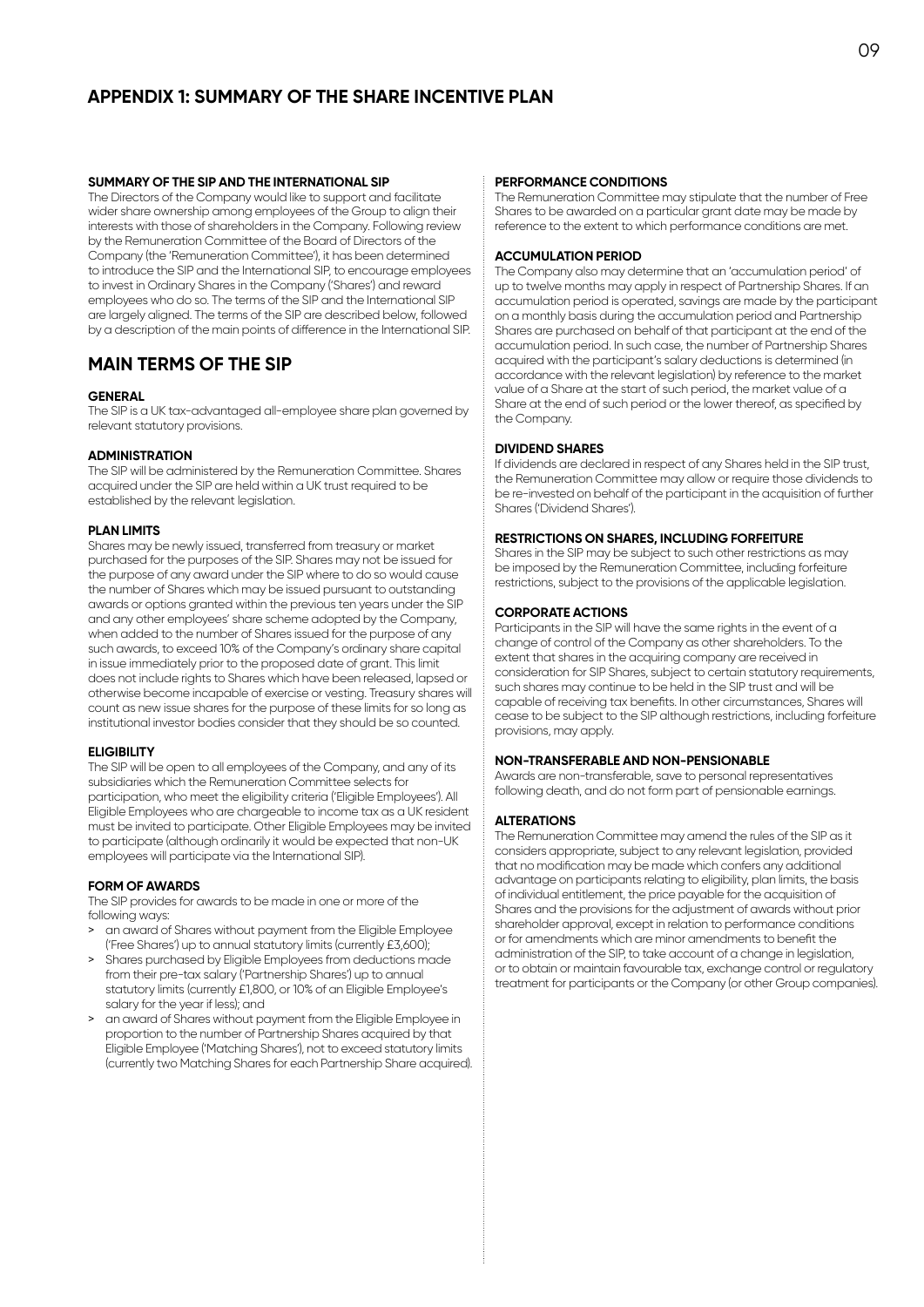# **APPENDIX 1: SUMMARY OF THE SHARE INCENTIVE PLAN** CONTINUED

### **OVERSEAS PLANS**

The SIP contains provisions which permit the Company to establish further plans for the benefit of overseas Eligible Employees based on the SIP but modified as necessary or desirable to take account of overseas tax, exchange control or securities laws. Any new Shares issued under such plans would count towards the individual and overall plan limits outlined on the previous page.

# **DIFFERENCES UNDER THE INTERNATIONAL SIP**

### **GENERAL**

The International SIP will be used to enable the Company to make all-employee share offerings in jurisdictions outside the UK.

The International SIP, which is intended to reflect the principles underpinning the SIP, will allow the Company to make awards over shares in the Company to employees who are not employed in the UK. The International SIP may not be a tax-advantaged plan in the countries in which it is operated. Any new Shares issued under the International SIP would count towards the overall plan limits outlined above.

# **FORM OF AWARDS**

Under the International SIP, the Remuneration Committee can:

- a) make Free Share Allocations (i.e. grant Eligible Employees rights to receive Shares on vesting with no requirement to invest in 'Partnership Shares'); and/or
- b) invite Eligible Employees to acquire 'Partnership Shares'; and
- c) make a Matching Share Allocation (i.e. grant a right to receive Shares on vesting) to those Eligible Employees who have acquired Partnership Shares. For these purposes, the limits in respect of Free Shares and Partnership Shares set out above in relation to the SIP do not apply to the International SIP.

### **VESTING AND SATISFACTION OF ALLOCATIONS**

Free Share Allocations and Matching Share Allocations ('Allocations') will normally vest between three and five years after grant (to the extent any performance conditions have been satisfied in the case of Free Share Allocations).

## **LEAVERS**

Allocations will normally vest on cessation of employment if a participant ceases to be employed because of death, injury, disability, redundancy, retirement or their employing business or company being sold out of the Group.

## **ACCUMULATION PERIOD**

Under the International SIP, if an accumulation period is operated, savings are made by the participant on each payroll date during the accumulation period, which may be on a weekly, fortnightly or monthly basis depending on where a participant is located.

# **DIVIDEND EQUIVALENTS**

Participants may receive an additional payment (or Shares of equivalent value) equal to the dividends which would have been paid during the vesting period on the number of Shares that vest in respect of an Allocation.

#### **CORPORATE ACTIONS**

If there is a change of control of the Company by way of takeover offer or scheme of arrangement, Allocations will normally vest. In the event of the passing of a resolution for the voluntary winding-up of the Company, Allocations will vest. In the event of a demerger of a substantial part of the Group's business, a special dividend or a similar event affecting the value of the Shares to a material extent, Allocations may be adjusted as set out below or the Remuneration Committee may allow awards to vest. Where the corporate action forms part of an internal re-organisation, unless the Remuneration Committee determines otherwise, an Allocation shall not vest, and instead will be replaced with an Allocation of equivalent value over shares in the new controlling company.

### **VARIATION OF CAPITAL**

The number of Shares subject to Allocations may be adjusted, in such manner as the Remuneration Committee may determine, following any variation of share capital of the Company or a demerger of  $\alpha$ substantial part of the Group's business, a special dividend or a similar event affecting the value of Shares to a material extent.

#### **ADDITIONAL OVERSEAS PLANS**

The Remuneration Committee may establish further plans for the benefit of overseas Eligible Employees based on the International SIP but modified as necessary or desirable to take account of overseas tax, exchange control or securities laws. Any new Shares issued under such plans would count towards the individual and overall plan limits outlined above.

## **EMPLOYEE BENEFIT TRUST ('EBT')**

The Company may use its existing EBT, or may establish a new EBT, to operate in conjunction with the International SIP.

The Company and its subsidiaries may fund the EBT by loan or gift to acquire Shares by market purchase, by subscription or from treasury. Any Shares issued to the EBT (where the trust does not acquire Shares by market purchase) will be treated as counting against the plan limits contained in the rules of the International SIP.

The EBT is, or will be, constituted by a trust deed between the Company and an offshore independent professional trustee. The power to appoint and remove the trustee rests with the Company. The EBT will not, without prior shareholder approval, be able to make an acquisition of Shares where it would then hold more than 5% of the Company's issued share capital from time to time.